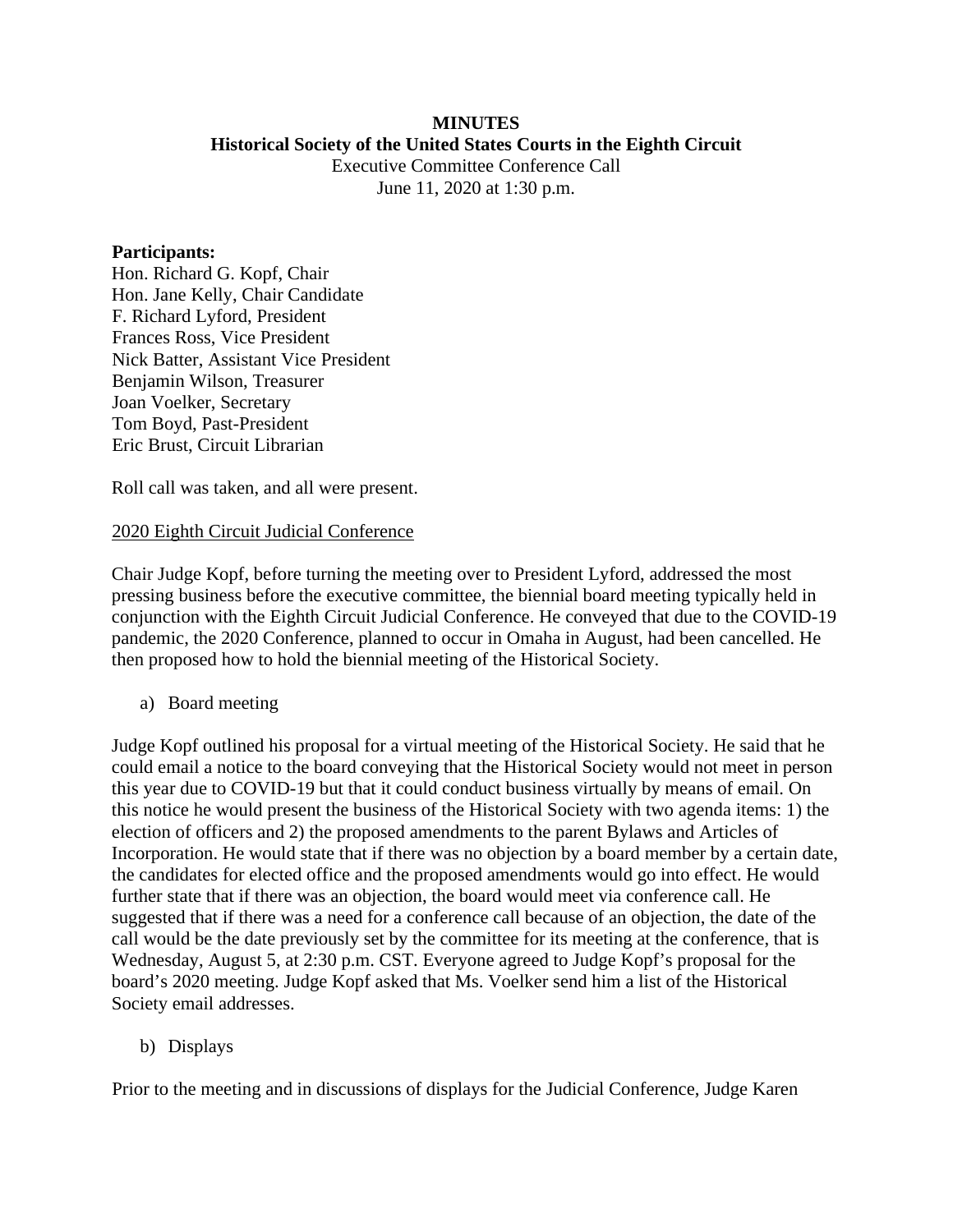Schreier had told Mr. Lyford and Ms. Voelker about items the South Dakota Historical Society [the state historical society] was selling to celebrate the  $100<sup>th</sup>$  anniversary of the  $19<sup>th</sup>$ Amendment. With the conference cancelled, Mr. Lyford shared the link to the online store with the committee and said he was planning to buy items for the women in his family.

### Guidance for the branches

It was suggested and agreed that branch annual reports would be made optional this pandemic  $year<sup>1</sup>$  $year<sup>1</sup>$  $year<sup>1</sup>$ 

Mr. Lyford said that the Southern District of Iowa was planning to hold its annual meeting in one of the courtrooms with social distancing.

### Approval of Minutes

The minutes of the Executive Committee's last meeting on March 12, 2020, were approved.

## Treasurer's Report

Treasurer Wilson reported the balance of the parent account as \$9,985.66 and the Appeals account balance as \$14,404.92.

Judge Kopf asked Mr. Wilson to email him the account balances so he could convey these to the board when he notified them about the board meeting.

# Secretary's Report

Secretary Voelker reported that South Dakota board member Donald Knudsen had stepped down and that the branch was looking for a replacement. She also said that she would send out the notice for branch annual reports but convey that the report is optional this year.

### Circuit Oral Histories

The topic then turned to the project to carry out oral history interviews of the Eighth Circuit's court of appeals judges who have taken senior status or will reach the age of 70 by 2021.

*Judge Michael J. Melloy (Cedar Rapids, Iowa) – Senior Status* Mr. Lyford said that he would follow up with Judge Melloy.

### *Judge James B. Loken (Minneapolis, Minnesota) – Age over 70*

Mr. Boyd reported that Judge Loken had been sent a copy of his interview for approval and that he needed to follow up on this.

<span id="page-1-0"></span><sup>1</sup> Subsequent to the meeting, it was determined by Judge Kopf and Mr. Lyford that branch reports would be required to comply with IRS requirements.